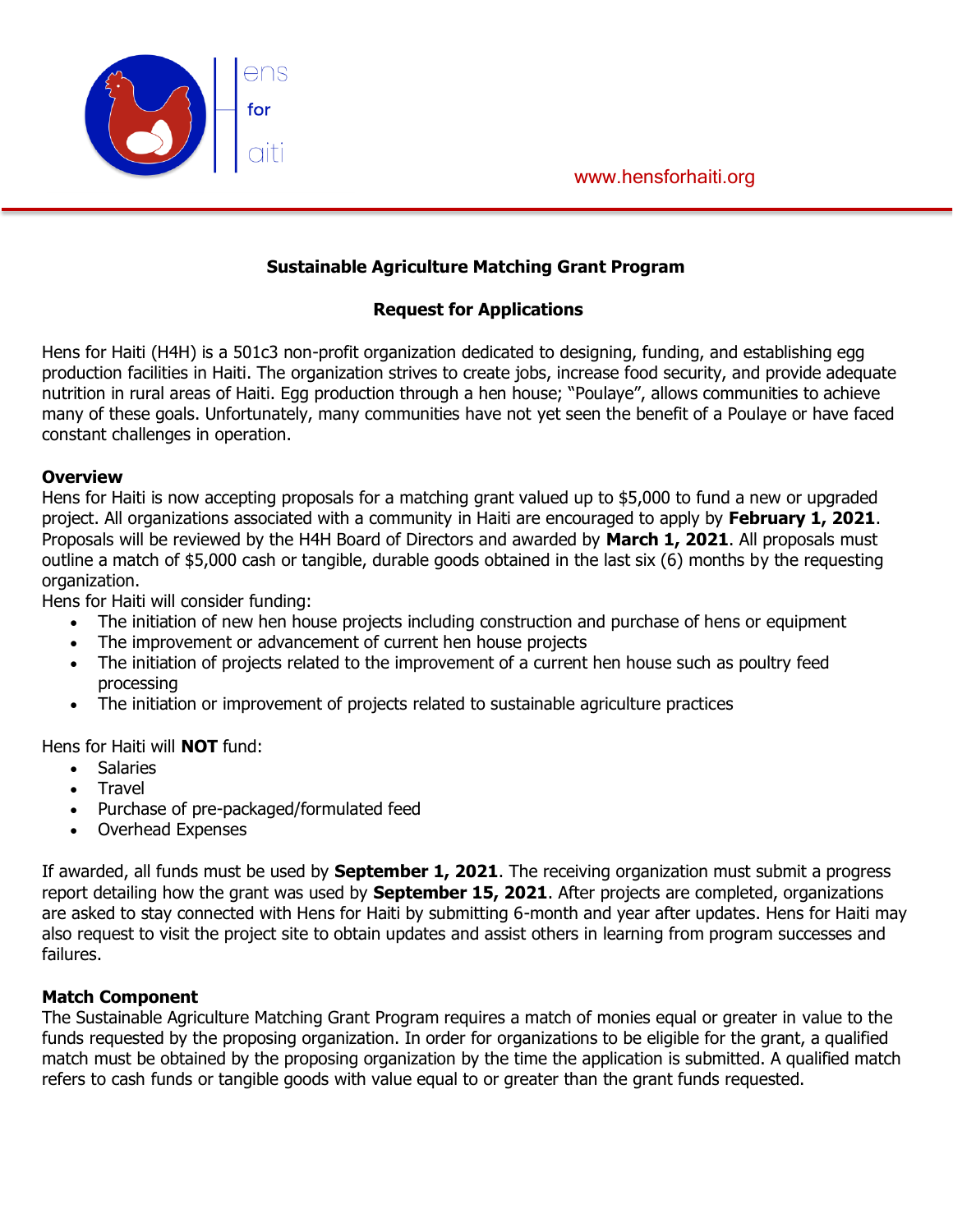

www.hensforhaiti.org

The following are considered a qualified match:

- Funds raised by the organization outside of requested grant funds
- Donation of machinery, construction materials, or other goods
- Donation of hens

The following are **NOT** considered a qualified match:

- Donation of time or expertise
- Travel expenses

### **Proposal Requirements**

Applications for the H4H Sustainable Agriculture Matching Grant must include the following components to be considered for funding.

- General Application Form
- Written proposal narrative (max 3 pages)
	- **•** Proposal overview
	- **Background of requesting organization's history and past or current development projects in Haiti**
	- **Explanation of how matching grant funds will help to sustainably solve a problem**
	- Outline of local Haitian involvement and project commitment
	- Outline of project reports and accountability
	- Current financial statements for the requesting organization
	- **•** Proposed timeline of project milestones, deliverables, and completion
- Full project budget including the breakdown of grant and match components

To Apply for the H4H Sustainable Agriculture Matching Grant, please submit all required documents electronically to hensforhaiti@gmail.com by **11:59 pm EST on February 1, 2021**.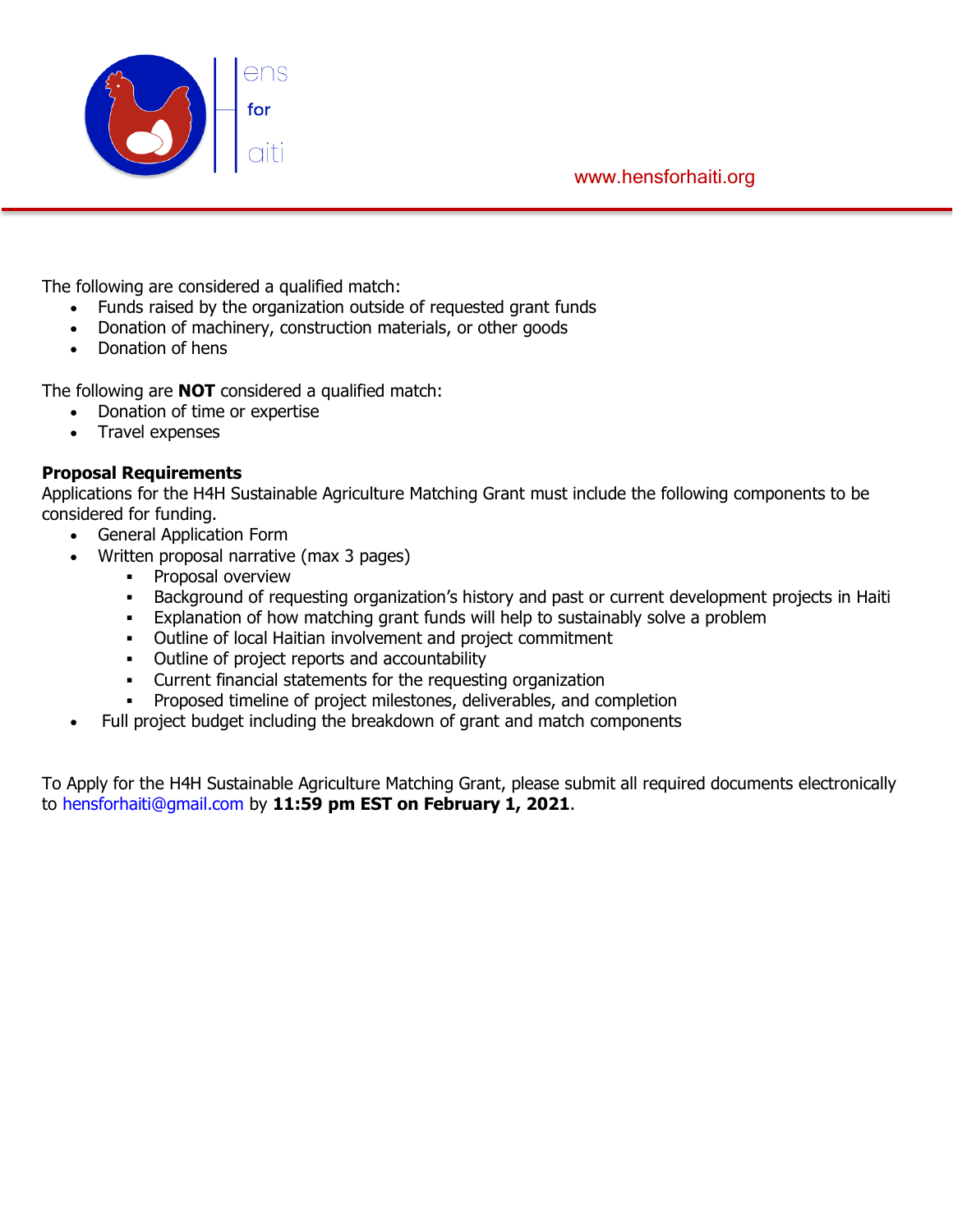

www.hensforhaiti.org

## **Sustainable Agriculture Matching Grant Program**

### **General Application Form**

|  | This Proposal is for (check one): ______ A new project ______ Upgrade to an existing project Date of Project |  |
|--|--------------------------------------------------------------------------------------------------------------|--|
|  |                                                                                                              |  |

# **Project Summary**